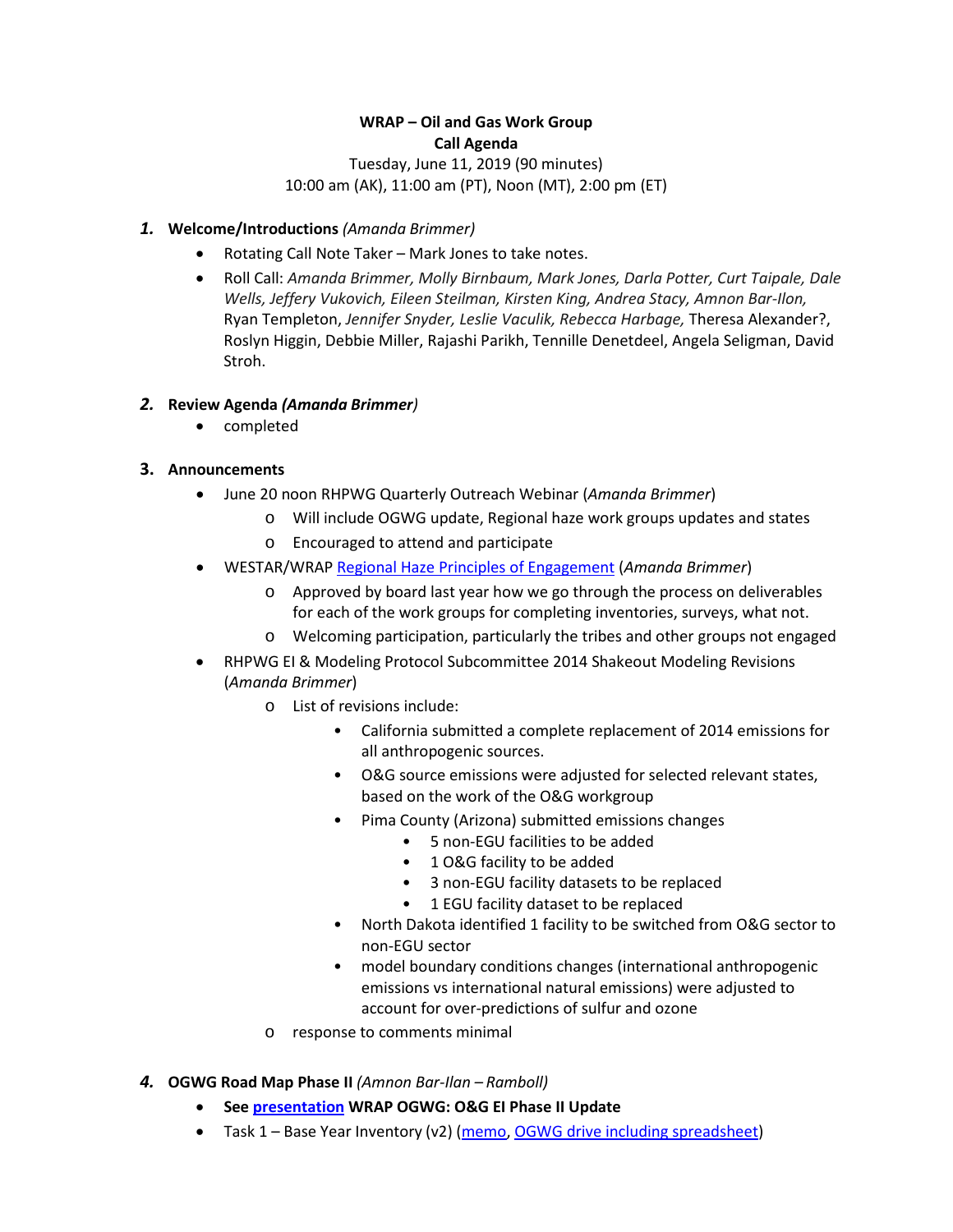- o Review of Baseline 2014 inventory was requested by June 18, 2019
	- UPDATE: Deadline has been updated to June 25<sup>th</sup>
- o WRAP V1 to V2 inventory updates by agencies and operator survey responses
- o John noted still issue of tank control capture efficiency
	- Project Management Team agreed upon continued use of 100% except for other CO areas (Dale Wells) different values
- o Summarized inventory changes from V1 and V2 NOx and VOC
	- Williston decreased Hp hr per spud. Hydraulic more efficient at process
	- Fracturing engines substantial increase
		- Per hp, substantial V1 input functions
		- Shift in the technology that is being used and longer lateral wells. More or larger engines
	- Increased use of artificial lift.
		- Decline in liquids production
		- Need for artificial assisted lift
	- Some basins changes resulting in methodology and # of sources; How we are developing the inventory rather than reflecting production and controls.
	- Permian or Powder increase in activity that increase is moderated by control programs
- o Changes with time from 2008 to 2014-2016 shown
	- Powder River has changed type of production over time
	- 2008 Emissions CBM Powder now more conventional oil and gas development with the new technology available..
- o Some draft slides look at EPA derived intensity per unit of production
	- Not reflected in the report
	- Green river, Denver, Piceance, --- control programs and inventory consistent methodology
		- Perhaps show effect of control programs to address NOx emissions ---- downward trend
	- Great Plains, one of most emissions intensity basis ----- but not that much activity.
	- Some changes with time are due more to methodology of the inventory.
		- Capturing sources not in previous inventories
- Task 2 Forecast Scenarios (OTB controls)
	- o Initial info in a few weeks to later in the Summer
- Task 3 Forecast Scenarios (Additional Reasonable controls)
- Status, Schedule, & Looking Ahead
	- o Ramboll has a slide in their progress report about processing and timing for the work to accomplish 2017 NEI application of the OGWG survey results as "factors" in the EPA nonpoint tool.
	- o We don't have that work in our contract with Ramboll, nor do we have it in the WRAP Workplan which describes the OGWG effort.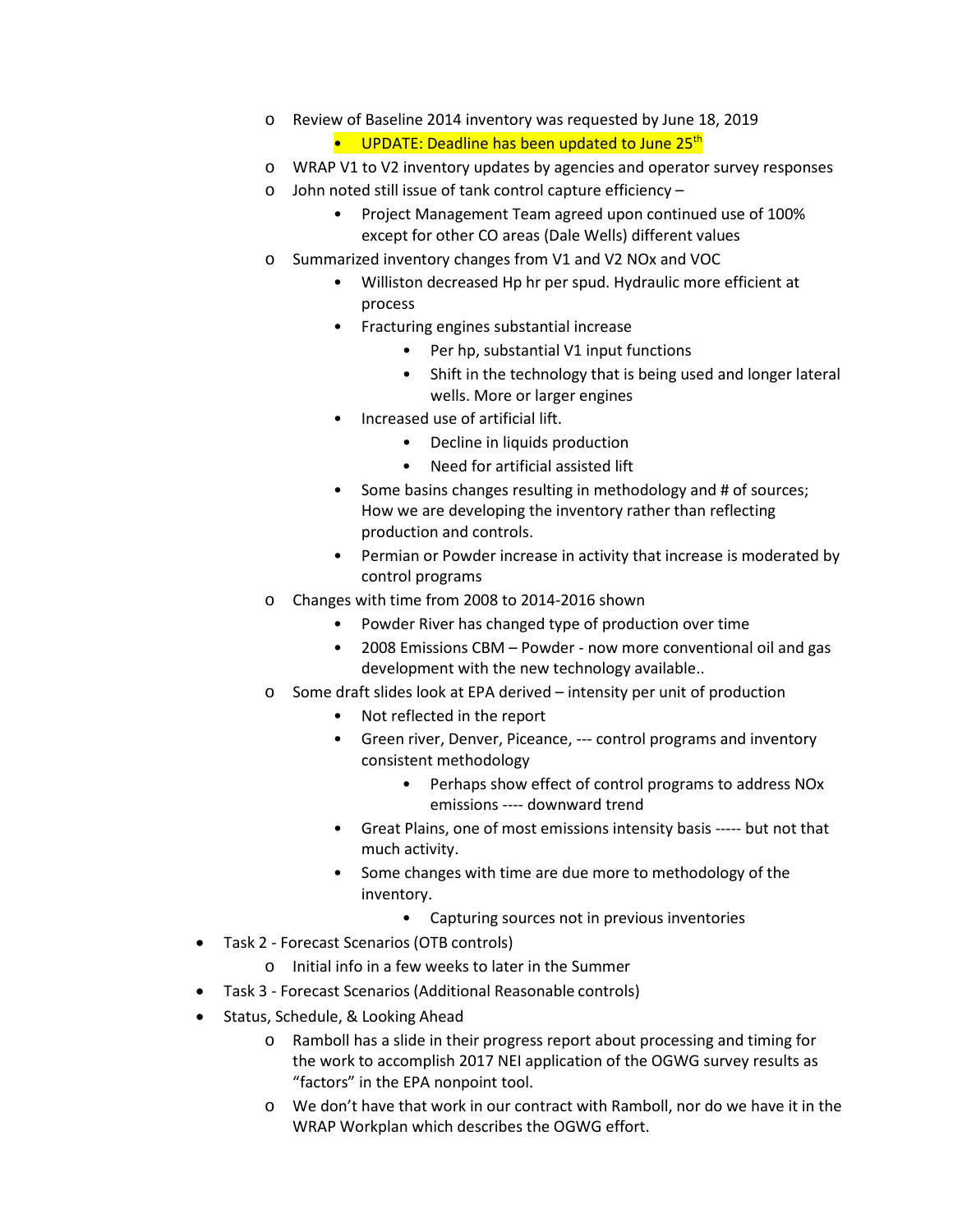- o EPA has asked for input into NEI 2017 V2 tool by June 30<sup>th</sup>, 2019
- o It was decided a call with states and EPA would be set up to discuss ASAP.
- $\circ$  Call with Jeff V. for 2016v1 + projections and Jennifer for 2017 NEI, so we can outline those milestones to address with Ramboll beyond the core western regional modeling support tasks they already have.
- *5.* **Tribal Minor Source Inventory** *(*Tennille Denetdeel *– Navajo Nation EPA)*
	- **Se[e presentation](https://www.wrapair2.org/pdf/Item%205_Navajo%20Nation%20Minor%20Source%20Regulations.WRAP.6.11.19_red.pptx) "Navajo Nation Minor Source Regulations."**
	- *Require all new minor sources and those under going a modification to obtain a "unitary permit" – contain both preconstruction and operating permit*
	- *Existing sources must obtain an operating permit if they are above the minor source threshold*
	- *Sources below the minor source threshold must register*
	- *The Tribal Minor New Source review rule will remain in place until the NN Minor Source Rule has been approved*
	- *The NNEPA – AQCP/OPP will respond to comments*
	- *Take the regulations and get approval from the Navajo Nation Resource and Development Committee*
	- *# sources (oil and gas registration) 158 oil and gas facilities*
		- o *sources under tribal NSR. ---- 2443 tons NOx and 437 tons VOC*
		- o *thresholds are 5-10 tons per year of pollutants*
	- *Program and staffing for implementing it*
		- o *Fees fund staff under that program*
		- o *2-3 additional staff for the minor source*
		- o *Annual inspections, recordkeeping, etc.*

#### *6.* **RHPWG Control Measures Subcommittee** *(Curt Taipale - CDPHE)*

#### • **See RHPWG \_ Control Measures Subcommittee Oil and Gas Coordination [presentation](https://www.wrapair2.org/pdf/Item%206_RHPWG%20%E2%80%93%20Control%20Measures%20Subcommittee-update%20to%20OGWG-10JUN2019.pptx)**

- diverse membership
	- o Task 5 –Allows states flexibility in approach
	- o Q/d analysis work that Ramboll did all Class I areas in Midwest Alaska and Hawaii, Default settings
	- o State level or look at class 1 area
	- o EPA guidance 80% of emissions thresholds recommended guidance
- Notifying the companies and looking at 4-factor analysis
	- o Some states working on control analysis now.
	- o Analysis done by the end of the year need to estimate 2028 emissions.
	- o State methodology: Many states using Q/d of 10 screening of greater than 25 tons per year
- Ramboll developed tool to look at Q/d for WRAP states
	- o NOx, SO2, and PM emissions
	- o Oil and gas area source categories, some states considering categorical 4 factor analysis
		- Depends on states permitting thresholds
		- In CO low thresholds
		- *CO did analysis they will share for First RH SIP*